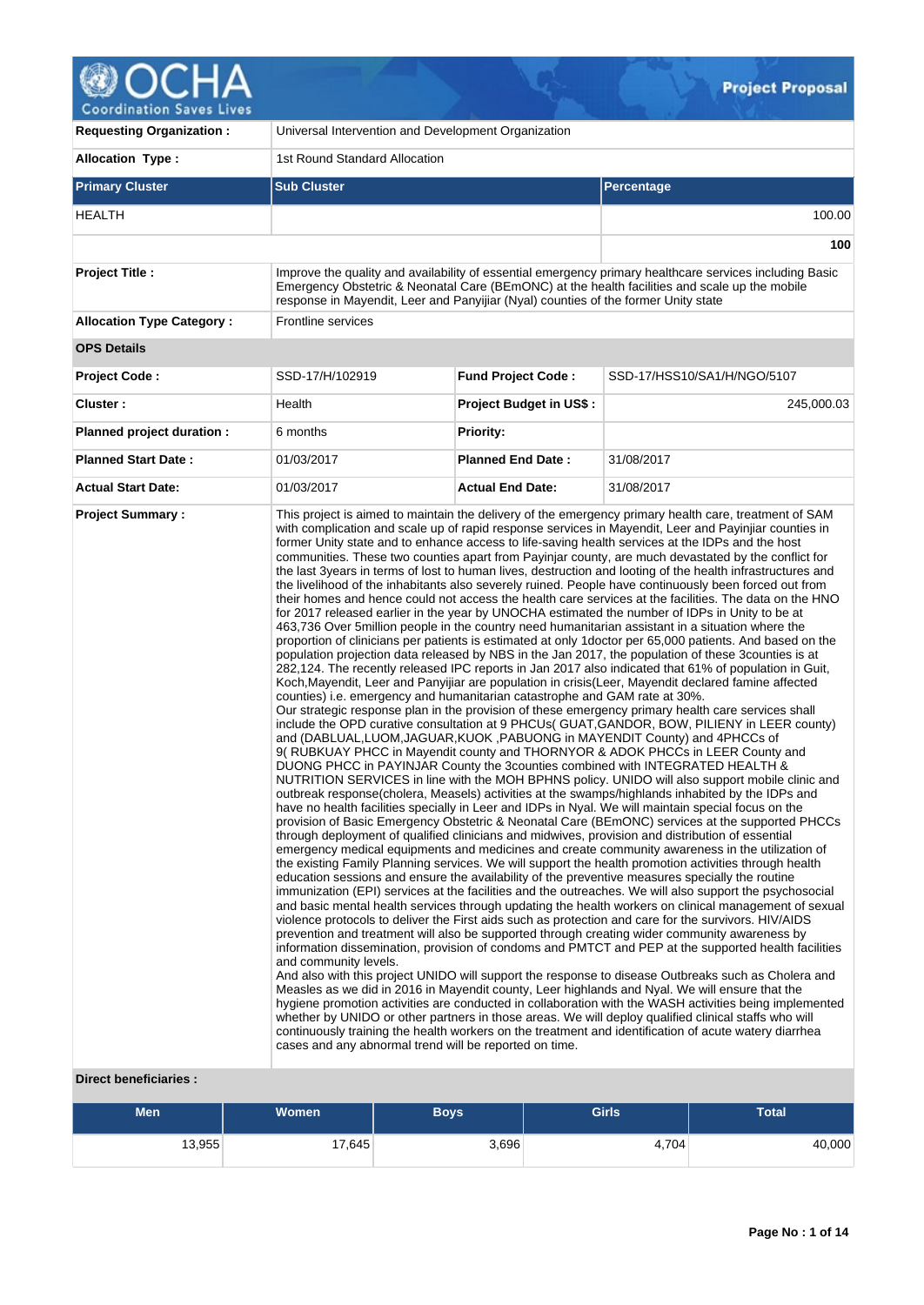#### **Other Beneficiaries :**

| <b>Beneficiary name</b>        | <b>Men</b> | Women  | <b>Boys</b> | <b>Girls</b> | <b>Total</b>   |
|--------------------------------|------------|--------|-------------|--------------|----------------|
| People in Host Communities     | 12.559     | 14.743 | 1.648       | 2,152        | 31,102         |
| Internally Displaced People    | 1,396      | 1,638  | 2,048       | 2,552        | 7,634          |
| Pregnant and Lactating Women   | 0          | 1.264  |             |              | 1.264          |
| Other                          | 0          |        | 0           |              | $\overline{0}$ |
| <b>Indirect Beneficiaries:</b> |            |        |             |              |                |

## **Catchment Population:**

This project is complementing an on going project of HPF2 in the three counties of Leer (Adok, Guat, Bow and Piieny payams),Mayeendit ( Bhor, Rubkuay, Dablual payams) and Payinjar( Kol,Nyal Payams) of Unity state where health and nutritional services are in most needed by the vulnerable communities in those particular counties where famine is declared by the government of south sudan and united nation in Feb 2017 based on the IPC report.

#### **Link with allocation strategy :**

Link with allocation: Despite the formation of the Transitional Government of National Unity between the peace partners in April 2016, sporadic fighting has still been continuing throughout most parts of the country. This has had significant impact on the economic situation (deteriorating on daily basis and the inflation is worsening) of the country and hence increased the scope of humanitarian needs. The revised HRP document illustrated that 1 in every 3people are constantly forced to flee their homes in the country, the number of the displaced population is at 2.5 million where 1.6 million are internally displaced and over 53% are estimated to be children. IPC reports released in Jan 2017 put GAM rate is at 30% in Unity which is almost double the global emergency threshold which is 15%. The sporadic fighting of November 2016in Leer and Feb 2017 in Mayendit has led to the displacement of the population again to the swamps/highlands. Health facilities as well the NGOs` compounds were looted and damaged and humanitarian actors were forced to evacuate their staffs in fear of threat to their lives from the armed militants and therefore the beneficiaries considered deprived of the much needed services. This project will therefore maintain the provision of the emergency primary health care services at the existing health facilities and scale up the rapid response through mobile outreaches and ensure the functionality of the facilities by doing some minor repairs, ensure equitable and timely access to the services through establishment of mobile centers at the IPDs sites where there are no facilities structures.

#### **Sub-Grants to Implementing Partners :**

| <b>Partner Name</b>                                    | <b>Partner Type</b> |  | <b>Budget in US\$</b>       |              |  |  |  |  |  |  |
|--------------------------------------------------------|---------------------|--|-----------------------------|--------------|--|--|--|--|--|--|
|                                                        |                     |  |                             |              |  |  |  |  |  |  |
| Other funding secured for the same project (to date) : |                     |  |                             |              |  |  |  |  |  |  |
| <b>Other Funding Source</b>                            |                     |  | <b>Other Funding Amount</b> |              |  |  |  |  |  |  |
| <b>HPF</b>                                             |                     |  |                             | 1,293,490.00 |  |  |  |  |  |  |
|                                                        |                     |  |                             | 1,293,490.00 |  |  |  |  |  |  |

## **Organization focal point :**

| Name              | <b>Title</b>          | Email                        | <b>Phone</b> |
|-------------------|-----------------------|------------------------------|--------------|
| James Keah Ninrew | Executive director    | ed@unidosouthsudan.org       | 0955008160   |
| David Chany       | <b>Health Advisor</b> | chanyadok@gmail.com          | 0955193919   |
| Duk Stephen       | Programs coordinator  | programs@unidosouthsudan.org | 0955550669   |

## **BACKGROUND**

#### **1. Humanitarian context analysis**

. Humanitarian context analysis:

South Sudan has been experiencing continuous civil war and violence since its independent in 2011. These conflicts intensified in December 2013 and the people of South Sudan have continuously been displaced from their homes though the signing of the Peace Agreement on the Resolution of Conflicts in The Republic of South Sudan had brought some relative calm. Humanitarian situation continuously deteriorates since the civilians do not get opportunities to do their traditional cultivation to earn the living and people have been abusing others` lives in fight on the scarce resources such as livestocks. The economics of the country has been at its worse since the oil production which is the only backbone of the economics also affected by the conflict. The fighting that started on the 8th of July 2016 in Juba and later on echoed everywhere in the country has again worsen the humanitarian situation and significantly increased the needs not only in Upper Nile region but as well in Greater Bhar Al Gazal and Equatorial regions. The post July humanitarian information has captured the looting of the health facilities as well the NGOs` compounds in Koch, Mayendit and Leer. About 30,000 people were affected by the displacement in Thonyor of Leer county and from the 1st to mid of august 2016 around 1,000 people from Adok and Leer arrived in Panyijiar county. People are displaced to the swamps/highlands and are vulnerable to the water borne diseases due to poor hygiene and crowd living in small areas. The recent weekly reports from Nyal, Leer and Mayendit indicate high number of Acute Watery diarrhea cases, Acute Respiratory Infection cases and Malaria marks first. Moreover, the IPC reports released in Jan 2017 indicated that in Southern Unity 61% of the population are in crisis that let to the declaration of famine on Feb 2017.

#### **2. Needs assessment**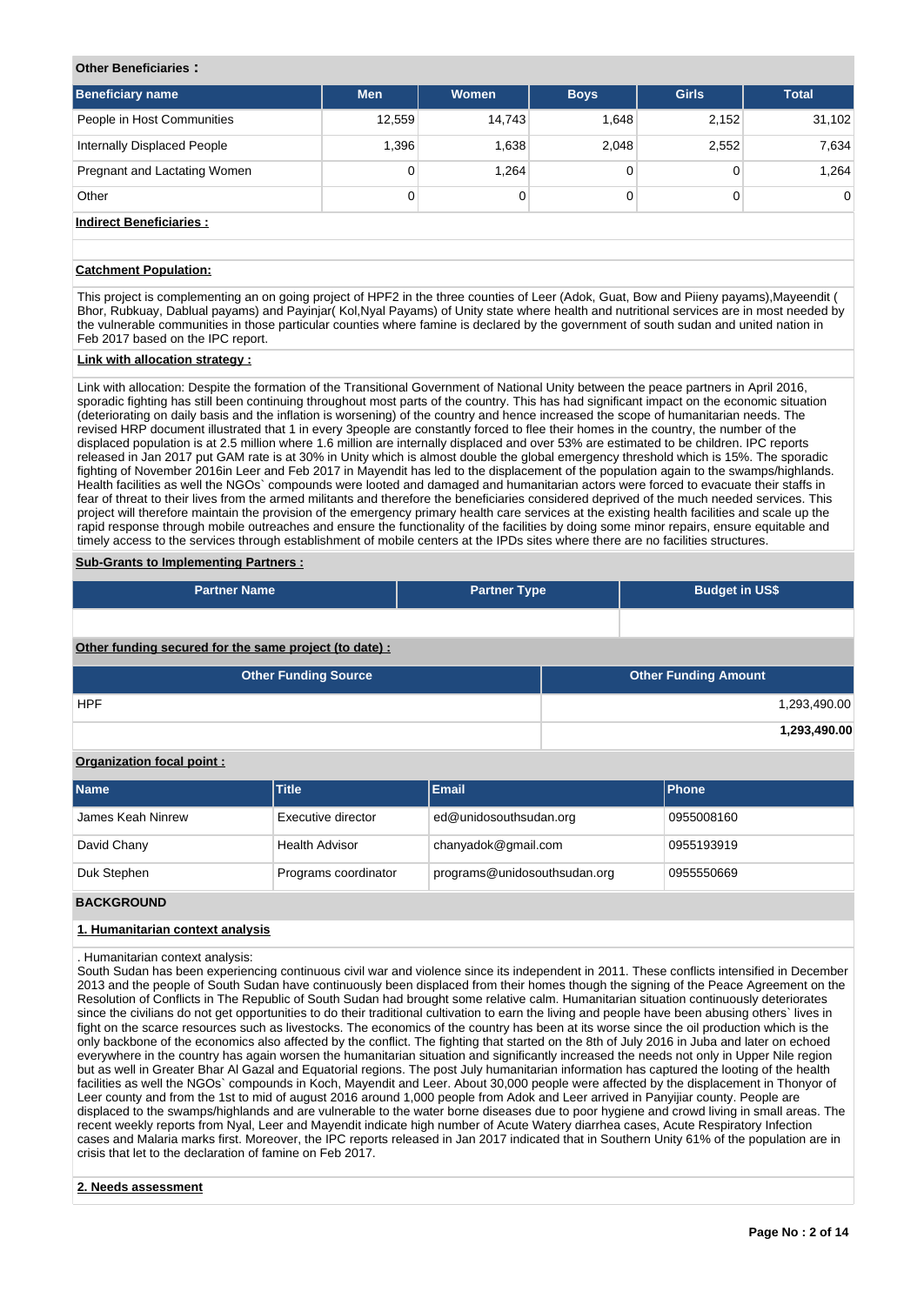Mayendit –The needs assessment was conducted through the SMART survey conducted by UNIDO in January 2017 which showed a critical Global Acute Malnutrition (GAM) of 27.4 % . (21.3 – 34.5 95% C.I which is classified as above emergency level as per WHO standards. The prevalence of underweight 36.2 % (29.7 – 43.3 95% C.I.) was also classified as serious. In addition, the crude mortality rates found were classified as an emergency (out of control threshold) at 4.08 (3.12 – 5.33 95% C.I). Programmatic Data continues to show poor health and nutrition situation in Mayendit,Leer and Payinjar which is unavoidable with the interplay of recent insecurity, high prevalence of disease and food insecurity resulting In the morbidity of the children aged 6-59 months reported at 44.3% of the children being sick within the last 2 weeks of the survey .RRM conducted in Rubkuay in February showed Proxy GAM (4.7% ) while the Proxy SAM( 0.7%) .UNIDO has put a plan in place for speedy scale up of its services in the said location for optimal reach, pending a normalization in the security situation. FSNMS round 19 conducted in November /December 2016 depicts same level of gross need in Mayendit with MUAC Proxy SAM of 2.1 Panyijar ,Nyal – Panyijiar was classified as Emergency (IPC Phase 4) in January 2017, as the only data consistent with Famine was an unprecedented Mass MUAC proxy GAM prevalence of 37.7 percent, including a SAM prevalence of 11.8 percent, more than double the Famine threshold (IPC Phase 5 for Acute Malnutrition – Extremely Critical). High numbers of IDP's have been observed entering Panyijiar from Famine-affected counties to the immediate north, greatly increasing the number of severely vulnerable households in the area and likely contributing to Extremely Critical acute malnutrition levels. A SMART survey conducted by IRC in April 2016 in Panyijar County revealed emergency nutrition concerns, GAM was (93) 16.9% (13.3-21.2 95% CI) and SAM (25) 4.5% (2.5- 8.0 95% CI) . High morbidity for diarrhea and fever, poor health seeking behavior, and food insecurity were cited by the assessment as some of the aggravating factors contributing to high prevalence of malnutrition. It is anticipated that as the hunger gap approaches, food security will worsen towards the beginning of 2017, thereby compounding malnutrition along side the complications which need existing equipped health facilities to respond on the need on time. An RRM conducted in February 20th 2017 , showed Proxy GAM ( 18.4 % ) and Proxy SAM ( 5.0% ) with Proxy MAM ( 13.4 %) . MUAC <23.0 Pregnant Mothers was at 21.0 % .

UNIDO has capable technical staff employed and dedicated to ensure the needs of our target groups are met adequately working in line with the DO NO HARM principle in bridging the gaps.

#### **3. Description Of Beneficiaries**

The direct beneficiaries to this project shall include 13,955 men, 17,645 women, 3,696 boys and 4,704 girls in the 3counties combined both host communities and IDPs. This is complimentary to the HPF funded activities in Mayendit and Leer for Lot15 and Nyal for Lot17.

## **4. Grant Request Justification**

UNIDO had successfully implemented the SSHF SA1\$SA2\_2016 which ended on the 31st of July \$ 14/Jan 2017 respectively in Leer, Mayendit and Payinjiar counties. We managed to conduct more than 52,000 OPD curative consultations in 2PHCCs (Duong and Mayendit in Nyal & Mayendit respectively plus 11PHCUs in the 3counties combined and a mobile clinic response at Meer Island in Nyal and Leer islands of kok, Meer and touchria. Up to 107 deliveries out of the 413 deliveries were conducted by SBA and that's around 26%. Up to 1,552 ANC clients were given iron supplementation treatment and about 817 ANC clients were screened for syphilis. Up to 981 under5 children were screen of MUAC less than 115mm & and over 2,000 under5 children were screened of MUAC 125 mm and proper referral were made to our nutrition sector for further management at the same facilities The IPC report of Jan 2017 and the SMART survey result of Feb of this year indicated that in Leer ,Mayendit and Payinjar counties of former Unity state the SAM is 11.2,4.1,11.8 respectively and the continues insecurity has resulted to famine declaration in the area . With this grant request, UNIDO intends to maintain the provision of the emergency primary health care, treatment of SAM with complication services in the 2PHCCs and 12PHCUs scale up of mobile clinic clinics where there are IDPs in the 3counties. Through a focus on maternal and child health (MCH) especially Basic Emergency Obstetric & Neonatal care (BEmONC), integrated management of childhood& Neonatal illnesses (IMCNI) protocols and routine and outreaches EPI activities (Penta, polio, BCG, Polio & measles vaccination) as well the TT injection for the pregnant women, UNIDO intends to ensure the promotion of mother and child survival in its supported HFs and outreaches in line with the Basic Package of Health & Nutrition Services (BPHNS). UNIDO shall procure and distribute essential medicines, basic medical equipment and laboratory reagents/supplies which are not in the existing CAIPA supply chain and more importantly by using pull system. UNIDO shall maintain the partnerships with UNFPA and UNICEF to ensure the timely procurement and distribution of essential RH kits and reestablishment of the routine EPI services. UNIDO shall continue to improve the diagnostic capacity of laboratory services at the PHCCs to ensure timely and accurate diagnosis treatment of the most common diseases and properly document the data in the existing MOH HMIS reporting tools (registers, IDSR & DHIS) which will be used as means of verification. UNIDO shall conduct an integrated in-services/refresher training with Nutrition, WASH and protection sectors to the facilities` staff/health workers and community-based health workers to update their skills and knowledge.

#### **5. Complementarity**

UNIDO will complement previous existing nutrition interventions in Mayendit,Leer and Panyijar,counties implemented by well trained staff and CHWs. This project is a continuation of UNIDOs ongoingHealth program to host community & IDPs in Mayendit,Leer& Panyijar Counties and will help UNIDO continue responding to Health emergency needs throughout the remainder of 2017 . . Given the close link between malnutrition and other illnesses and infections, UNIDO will continue to integrate health programming with nutrition by participating in NIDs, FSL( Through Kitchen gardens formation),Education (Creating awareness in TLS's) and WASH(sanitation awareness sessions) activities to strengthen the response. Access to basic services for women of reproductive age , Men and under 5 children Boys and Girls remain inadequate, therefore UNIDO health department will continue with the close multi sectoral link as mentioned above to address these challenges . In Nyal ,we will continue to work hand in hand with the existing IPs to avoid duplication of activities and adhere to National primary health care/WHO guidelines to achieve maximum outcomes at the end of the project period .UNIDO being HPF 2 partners for lot 15 we will ensure we complement the Objectives set forth by HPF as well. UNIDO shall monitor the project supervised by the clinical officers & Lab tech/ Assistants on ground and theHealth Manager based in Juba. This will be technically supported by the Programme Monitoring & Evaluation Manager who will support field teams to establish a detailed monitoring plan which will be used to guide teams in collecting appropriate and timely data. Monitoring tools (indicator tracking template) will include the Departmental Questionnaires, CHF reporting tool, Health cluster tool, Programme Tally sheets, and Pictorial evidence especially during HF visits, we will also use FGDs with thenutrition Workers and the local Authority to collect views on how the project is impacting on their lives. The above mentioned tools will be used during the implementation cycle which will be part of the monitoring components throughout the life cycle of the program. The tools will allow routine health monitoring data to be collected and analyzed in one place and allow for easy disaggregation across time and geographic location. There will also be monthly joint supervisory visits together with the CHD using the QSC tool in order to see the HFs compliance as per the HSS pillars. The databases and additional monitoring tools such as supervisory checklists, staff appraisals, training reports and post-distribution monitoring reports will feed into an Indicator Performance Tracking Table (IPTT).The IPTT will allow the program to track progress towards results and indicators on a monthly basis throughout the project period. Internal monthly reports will provide information to management on the progress of activities and the impact they are having on the communities. Donor reports will also be submitted as per the time line. Activities will be continuously monitored by the project team and will be formally monitored on a routine basis by the Health and Nutrition Project Manager supported by the Monitoring and Evaluation Officer. UNIDO and its stakeholders and actors will entirely take up the role and responsibilities for collecting, recording, reporting, and using information as M&E is a collective duty. The local authorities in Monitoring and Evaluation is a participatory activity by both UNIDO ,the CHD staff and the SSRA . Security is given by the SSRA especially when doing HH visits .The reports are always shared with the CHD for ownership of the project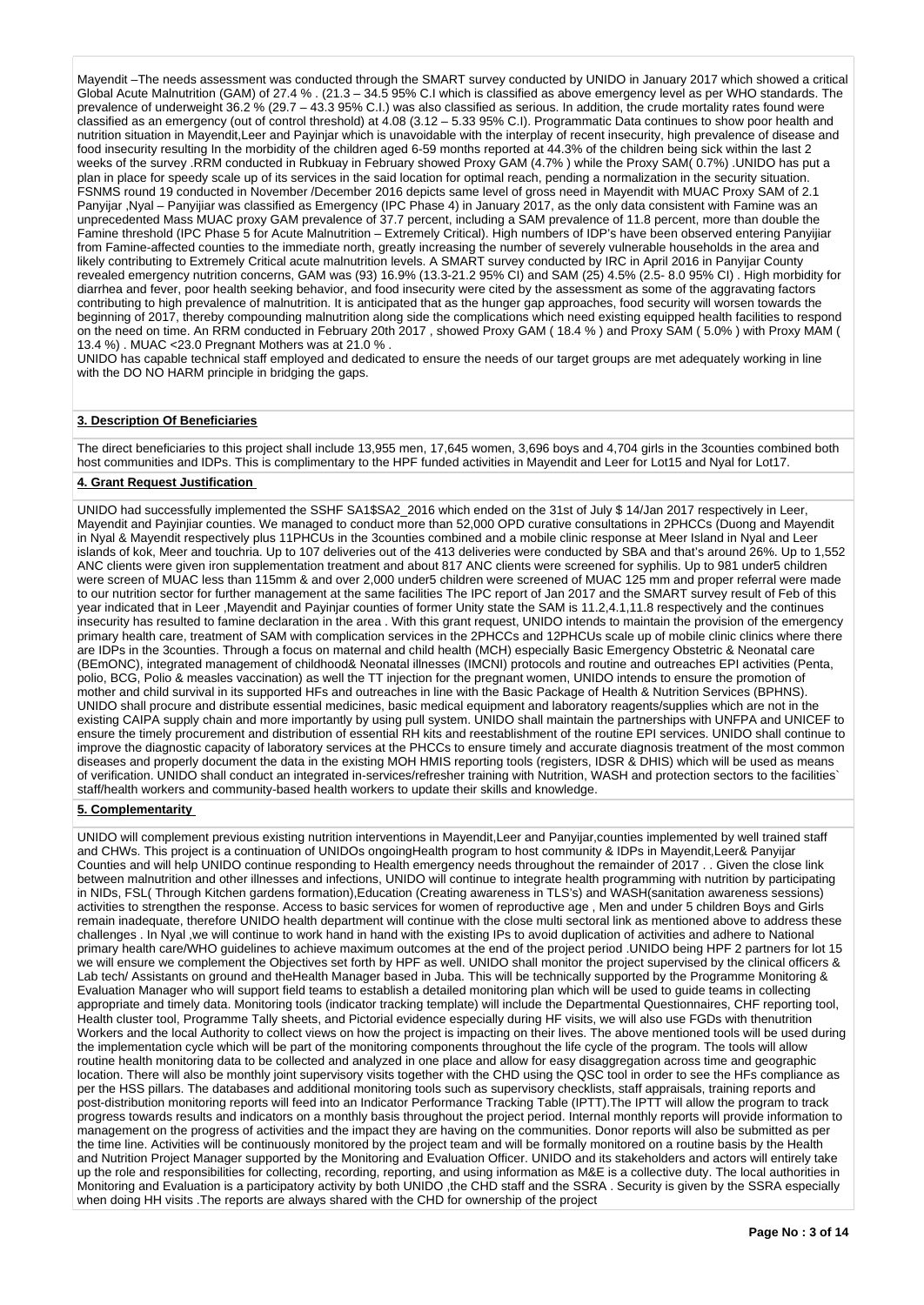## **Overall project objective**

To scale up rapid response modalities to provide emergency lifesaving primary health care focusing on the causes of mortality among under 5 children ( malaria, diarrhea, pneumonia),treatment of SAM with complication,basic emergency obstetric and neonatal care including the clinical management of sexual and gender based violent (SGVB).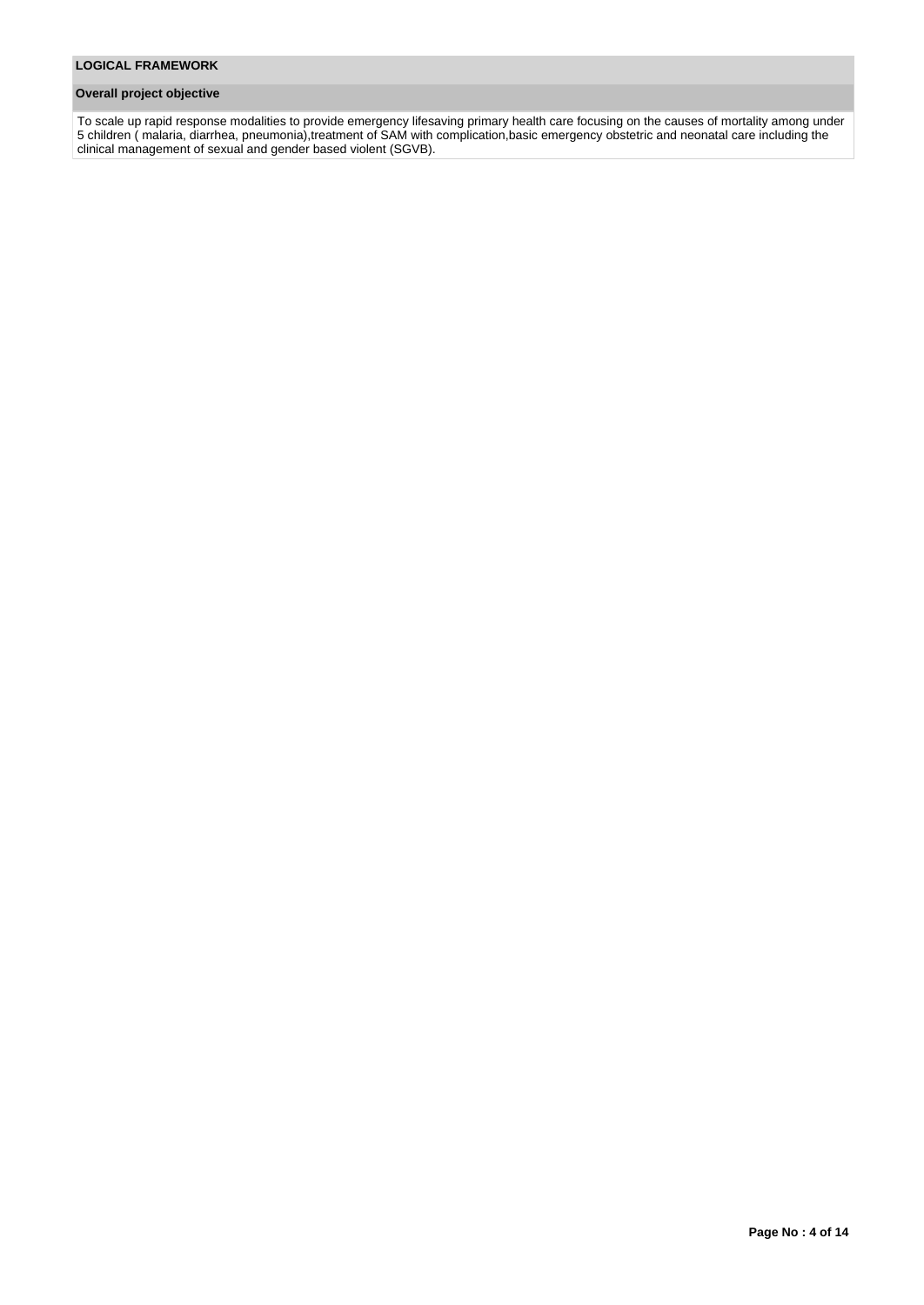| <b>HEALTH</b>                                                                                                                          |                                                                                                      |                                 |
|----------------------------------------------------------------------------------------------------------------------------------------|------------------------------------------------------------------------------------------------------|---------------------------------|
| <b>Cluster objectives</b>                                                                                                              | Strategic Response Plan (SRP) objectives                                                             | <b>Percentage of activities</b> |
| Improve access to essential health care for<br>conflict-affected and vulnerable populations.                                           | SO1: Save lives and alleviate the suffering of<br>those most in need of assistance and<br>protection | 70                              |
| Prevent, detect and respond to epidemic<br>prone disease outbreaks in conflict-affected<br>and vulnerable populations                  | SO1: Save lives and alleviate the suffering of<br>those most in need of assistance and<br>protection | <b>20</b>                       |
| Essential clinical health services are inclusive<br>and implemented with dignity targeting<br>specific needs of vulnerable populations | SO2: Protect the rights and uphold the dignity<br>of the most vulnerable                             | 10                              |

**Contribution to Cluster/Sector Objectives :** This project will contribute to the cluster objective through implementation of the following: -Support existing static health facilities and restore non-functional/damaged health facilities and scale up the mobile outreaches to deliver the basic package of primary health care services including HIV/AIDS, TB services, SGBV and MHPSS by targeting host communities and displaced population in the conflict- affected counties and -Strengthen timely data collection and data reporting to improve disease surveillance, early detection of out breaks for a proper response.

- Foster inter-cluster collaboration with WASH, Protection, Nutrition and FSL clusters through integrated services delivery approach targeting SGVB, Malnutrition ,water and vector borne diseases across counties.

-Complement development health partners across counties to reinforce routine health service delivery by combining the static and mobile approaches to deliver services in the highlands inhabited by IDPs.

#### **Outcome 1**

scale up rapid response modalities to provide emergency lifesaving primary health care and nutrition services to the vulnerable communities both in host and IDPs .

## **Output 1.1**

#### **Description**

strengthen the PHCCs, PHCUs and mobile clinic response to ensure equitable and timely access to the emergency healthcare services

#### **Assumptions & Risks**

security stable and timely desbursement of funds

## **Indicators**

|                 |                                                                       |                                                                                                                                       |            | <b>End cycle beneficiaries</b> |                   |           |               |
|-----------------|-----------------------------------------------------------------------|---------------------------------------------------------------------------------------------------------------------------------------|------------|--------------------------------|-------------------|-----------|---------------|
| Code            | <b>Cluster</b>                                                        | <b>Indicator</b>                                                                                                                      | <b>Men</b> | <b>Women</b>                   | <b>Boys</b> Girls |           | <b>Target</b> |
| Indicator 1.1.1 | HEALTH                                                                | [Frontline services] Number of outpatient<br>consultations in conflict and other vulnerable<br>states                                 | 9,480      | 14.220                         | 3,00              | 3,30<br>0 | 30.000        |
|                 | Means of Verification : DHIS, facilities registers, and UNIDO reports |                                                                                                                                       |            |                                |                   |           |               |
| Indicator 1.1.2 | HEALTH                                                                | [Frontline services] Number of facilities providing<br><b>BEmONC</b> services                                                         |            |                                |                   |           | 3             |
|                 | <b>Means of Verification: DHIS, facilities and UNIDO report</b>       |                                                                                                                                       |            |                                |                   |           |               |
| Indicator 1.1.3 | HEALTH                                                                | [Frontline services] Number of deliveries attended<br>by skilled birth attendants in conflict-affected and<br>other vulnerable states |            |                                |                   |           | 50            |
|                 | <b>Means of Verification: DHIS, facility and UNIDO report</b>         |                                                                                                                                       |            |                                |                   |           |               |

**Activities**

## **Activity 1.1.1**

provide curative OPD consultations and basic treatments of SAM & common illnesses and admission of severe cases at the IPD and the proper use of IMCNI protocols for boys and girls

**Activity 1.1.2** 

provide laboratory services with improved capacity in the supported PHCCs .

#### **Activity 1.1.3**

provide maternal health care services through BEmONC by conducting ANC , deliveries PNC,FP services and maintain the current MOU with UNFPA to provides RH kits

#### **Activity 1.1.4**

Conduct mobile clinic response at the IDPs sites which have no existing facilities

### **Outcome 2**

strengthen routine and outreaches EPI services and NIDS compaign for polio.

## **Output 2.1**

## **Description**

Ensure child health through application of preventive measures

## **Assumptions & Risks**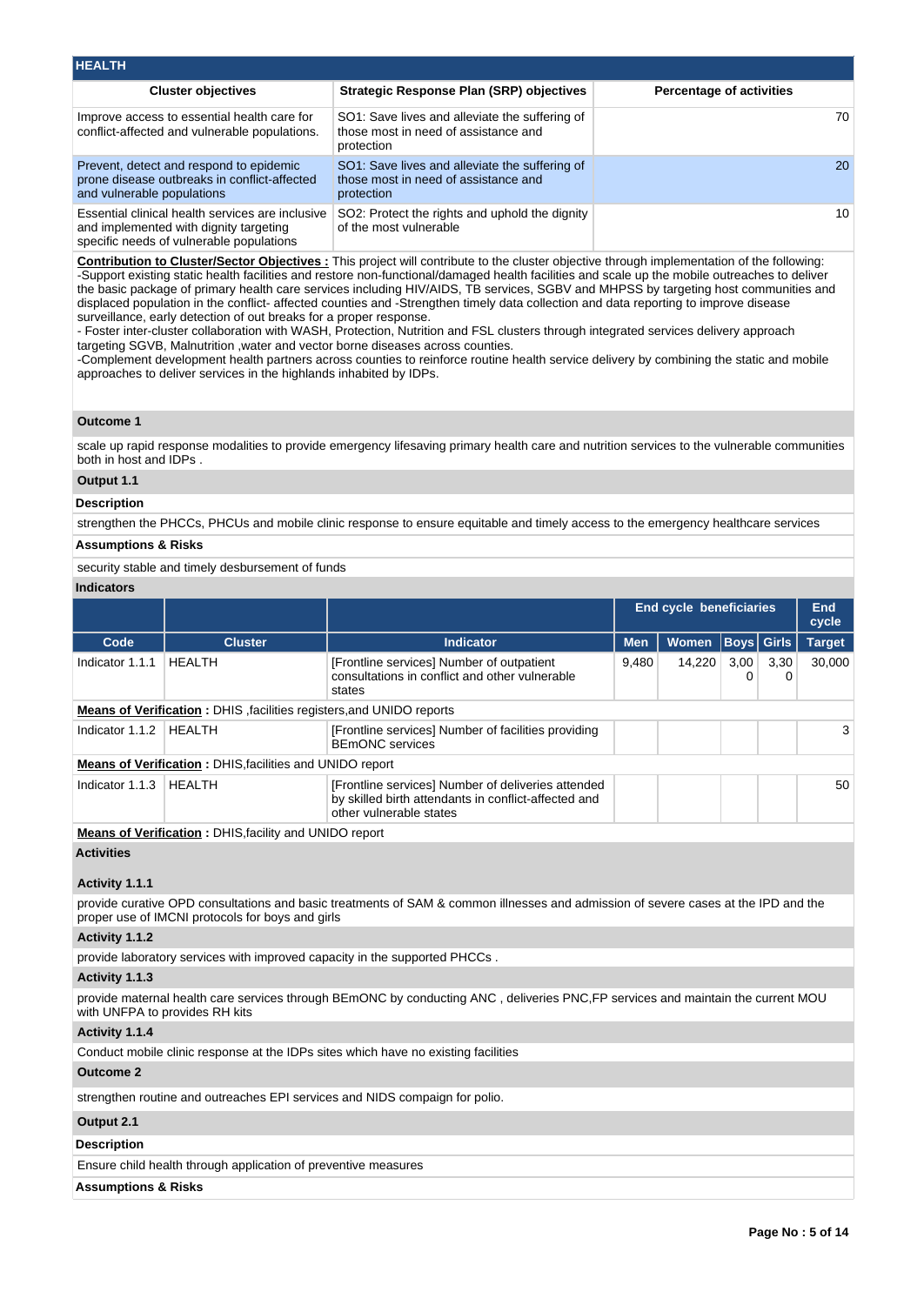## security stable and timely disbursement of funds

## **Indicators**

|                   |                                                                    |                                                                                                                                | End cycle beneficiaries | <b>End</b><br>cycle |                   |      |               |
|-------------------|--------------------------------------------------------------------|--------------------------------------------------------------------------------------------------------------------------------|-------------------------|---------------------|-------------------|------|---------------|
| Code              | <b>Cluster</b>                                                     | <b>Indicator</b>                                                                                                               | <b>Men</b>              | <b>Women</b>        | <b>Boys Girls</b> |      | <b>Target</b> |
| Indicator 2.1.1   | <b>HEALTH</b>                                                      | [Frontline services] Number of children 6 to 59<br>months receiving measles vaccinations in<br>emergency or returnee situation |                         |                     | 2,00<br>0         | 2,20 | 4.200         |
|                   | Means of Verification: DHIS, facilities registers and UNIDO report |                                                                                                                                |                         |                     |                   |      |               |
| Indicator 2.1.2   | <b>HEALTH</b>                                                      | [Frontline services] Number of facilities with<br>functioning Cold chain in conflict states                                    |                         |                     |                   |      | 3             |
|                   | <b>Means of Verification: DHIS, and UNIDO reoprt</b>               |                                                                                                                                |                         |                     |                   |      |               |
| <b>Activities</b> |                                                                    |                                                                                                                                |                         |                     |                   |      |               |

# **Activity 2.1.1**

Conduct routine and outreaches EPI services for the common preventable childhood illneses and also provide TT injection to ANC clients

## **Outcome 3**

Adecuate and uninterrupted supply of essential emergency medicines , medical equipment laboratory reagents/supplies which are not in the CAIPA supply chain

# **Output 3.1**

# **Description**

facilities provided with adequate supplies of essential emergency supplies

## **Assumptions & Risks**

security stable and timely disbursement of funds

## **Indicators**

|                   |                                                                           |                                                                                                   |            | <b>End cycle beneficiaries</b> |          |          |                 |
|-------------------|---------------------------------------------------------------------------|---------------------------------------------------------------------------------------------------|------------|--------------------------------|----------|----------|-----------------|
| Code              | <b>Cluster</b>                                                            | <b>Indicator</b>                                                                                  | <b>Men</b> | Women   Boys   Girls           |          |          | <b>Target</b>   |
| Indicator 3.1.1   | HEALTH                                                                    | Number of health facilities supplied with drugs and<br>other medical supplies through pull system |            |                                |          |          | 13 <sup>1</sup> |
|                   | <b>Means of Verification: UNIDO's reports</b>                             |                                                                                                   |            |                                |          |          |                 |
| Indicator $3.1.2$ | HEALTH                                                                    | [Frontline services] Total number of U5 deaths<br>recorded within the facility                    |            |                                | $\Omega$ | $\Omega$ |                 |
|                   | <b>Advisory of Monthlood comment of the contract of the HDON concerns</b> |                                                                                                   |            |                                |          |          |                 |

**Means of Verification :** Facilities records and UNIDO`s reports

## **Activities**

## **Activity 3.1.1**

procurement and distribution of essential emergency medicines, medical & laboratory supplies , basic medical equipment to all supported health facilities

### **Activity 3.1.2**

Print of child health , ANC,OPD and IPD cards to ensure quality assurance in the services delivery

#### **Outcome 4**

strengthen emergency preparedness and response to health related emergencies including the control of prone epidemic disease outbreak at the supported health facilities and the community level

## **Output 4.1**

## **Description**

increase capacity of health facilities and community levels in communicable disease control , prevention and emergency response and equal utilization of the available health services

#### **Assumptions & Risks**

community leaders and other stakeholders coorprate

## **Indicators**

|                               |                |                                                                                                                  |            | <b>End cycle beneficiaries</b> |  |  |               |  |
|-------------------------------|----------------|------------------------------------------------------------------------------------------------------------------|------------|--------------------------------|--|--|---------------|--|
| Code                          | <b>Cluster</b> | <b>Indicator</b>                                                                                                 | <b>Men</b> | <b>Women Boys Girls</b>        |  |  | <b>Target</b> |  |
| Indicator 4.1.1               | HEALTH         | [Frontline services] Proportion of epidemic prone<br>disease alerts verified and responded to within 48<br>hours |            |                                |  |  | 13            |  |
| <b>Means of Verification:</b> |                |                                                                                                                  |            |                                |  |  |               |  |
| Indicator 4.1.2               | HFAI TH        | [Frontline services] Number of health facilities<br>providing SGBV services                                      |            |                                |  |  | 3             |  |
|                               |                |                                                                                                                  |            |                                |  |  |               |  |

**Means of Verification :** DHIS and UNIDO report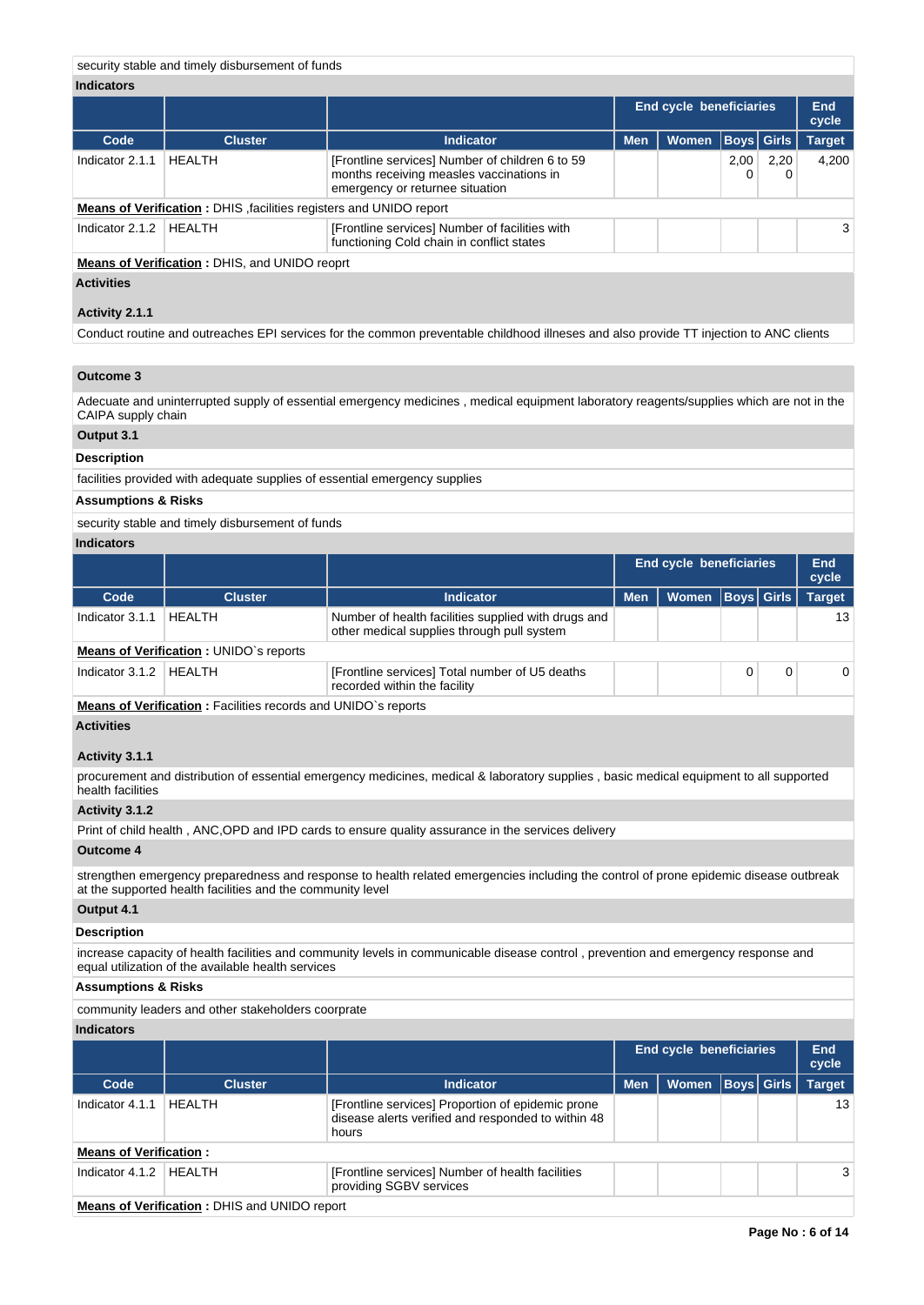## **Activities**

## **Activity 4.1.1**

strengthen community mobilization/awareness on the health promotion. prevention of the common morbidities including disease outbreak control through conduction of health education sessions

## **Activity 4.1.2**

updating health workers on clinical management of sexual violent/SGBV protocols (MCR), psychosocial & first aid counselling and caring for the survivors

#### **Activity 4.1.3**

Conduct on-job/refresher training to CHWs on the treatment of malaria, AWD and ARI and also on MUAC screening for the malnourished children

## **Activity 4.1.4**

Conduct monthly health aware sessions at the health facilities

## **Additional Targets :**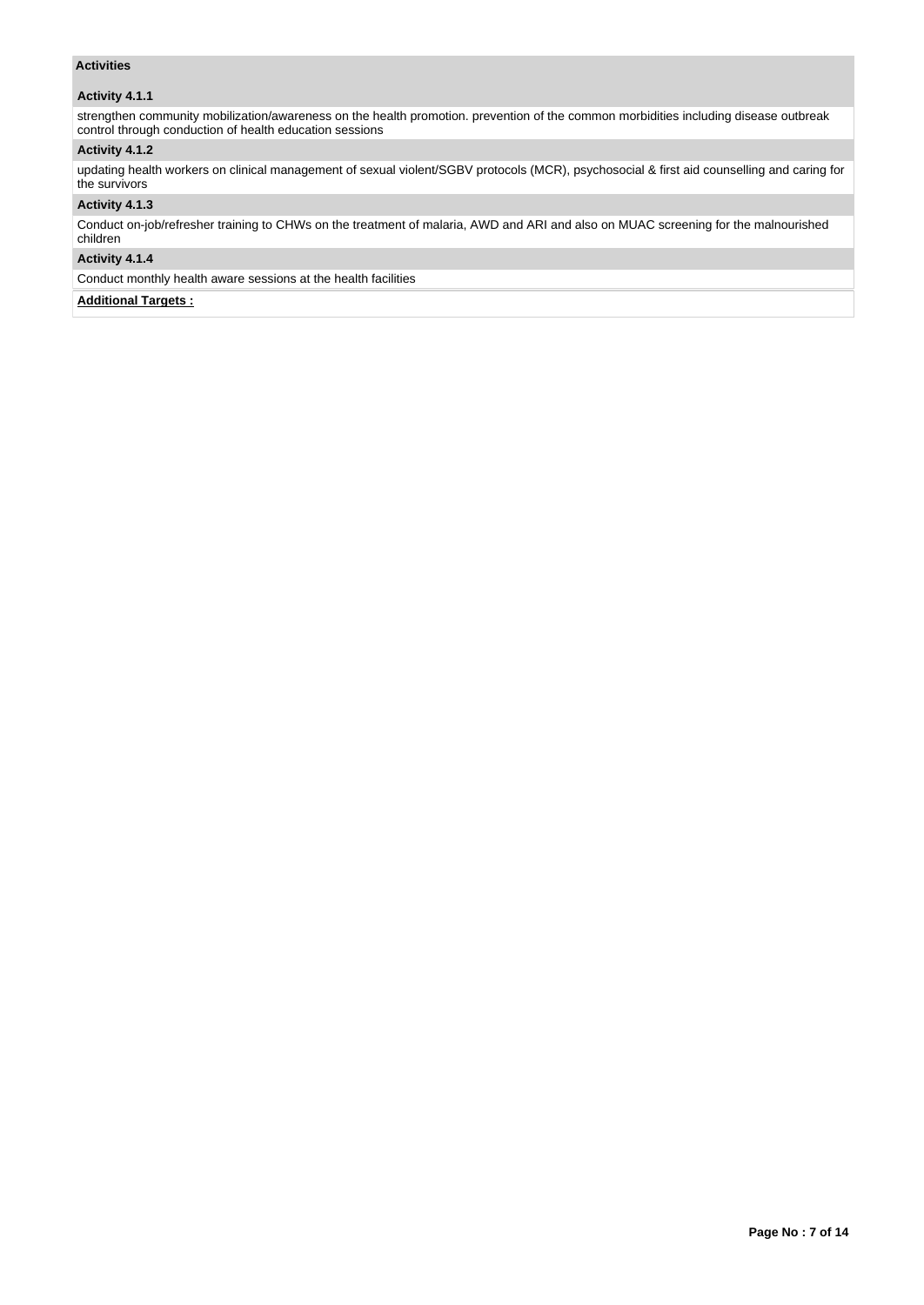## **Monitoring & Reporting plan**

UNIDO will continue to use the existing MOH HMIS reporting tools such as weekly on line EWARS, IDSR and the monthly DHIS reporting systems as well the surveillance forms for the disease outbreak. We shall also develop internal indicators tracking template which will complement the other reporting systems. UNIDO will continuously preposition all types of registers books depending on their availability in the MOH or availability of resources to print them. We will also continue to print the OPD cards, IPD cards, ANC cards, Child health cards and stock monitoring cards and be prepositioned to all the supported health facilities. We will also make sure that staffs are trained on how to use each of the aforementioned tools for the quality assurance, timely and proper reporting system and those reports shall be shared with the SMOH/MOH and the cluster on time. Routine monthly & quarterly supervisions to the facilities and field locations respectively shall be conducted in collaboration with the CHDs using QSC to monitor the efficiency and quality of services delivery to the communities. The reports on the findings and recommendations from those supervision visits including the feedback from the beneficiaries shall be used to redirect the strategic plans of the project implementation.

UNIDO will also be updating the HC every fortnight on the progress in the activities implementation throughout the implementation period of this project.UNIDO management in Juba will make sure monitoring and evaluation department is equipped with technical personnel and reporting tools to monitor the on going activities in the field location on weekly and Monthly basis through IDSR ,DHIS OPD REGISTERS ANC REGISTRERS timely reporting to the MOH/cluster and the respective donor. UNIDO will be accountable to the affected communities, in making sure the services delivery is in place as stipulated in the concept note and the proposal, all the targets are to be achieved. UNIDO will conduct monhtly meeting with the community leaders to evaluate the implementation of the project and the feedback from the community and in case of any challenge that may arise will be immediately addressed and amicable solution is put in place for the smoothness of the project implementation.

#### **Workplan**

| <b>Activitydescription</b>                                                                                                                                                                                         | Year |  |              |          | 5            |              |              | 8 | 9 |  |  |
|--------------------------------------------------------------------------------------------------------------------------------------------------------------------------------------------------------------------|------|--|--------------|----------|--------------|--------------|--------------|---|---|--|--|
| Activity 1.1.1: provide curative OPD consultations and basic treatments of SAM &<br>common illnesses and admission of severe cases at the IPD and the proper use of<br>IMCNI protocols for boys and girls          | 2017 |  | $\mathsf{X}$ | $\times$ | $\mathsf{x}$ |              | $X$ $X$ $X$  |   |   |  |  |
| Activity 1.1.2: provide laboratory services with improved capacity in the supported<br>PHCCs.                                                                                                                      | 2017 |  | X            | X        | <b>X</b>     | $\mathsf{x}$ | ΙX.          | X |   |  |  |
| Activity 1.1.3: provide maternal health care services through BEmONC by<br>conducting ANC, deliveries PNC, FP services and maintain the current MOU with<br>UNFPA to provides RH kits                              | 2017 |  | X            | $\times$ | IX.          | IX.          | $\mathsf{X}$ | X |   |  |  |
| Activity 1.1.4: Conduct mobile clinic response at the IDPs sites which have no<br>existing facilities                                                                                                              | 2017 |  | X            | X        | X            | $\mathsf{x}$ | <sup>X</sup> | X |   |  |  |
| Activity 2.1.1: Conduct routine and outreaches EPI services for the common<br>preventable childhood illneses and also provide TT injection to ANC clients                                                          | 2017 |  | X            | X        | <b>X</b>     | ΙX.          | $\mathsf{X}$ | X |   |  |  |
| Activity 3.1.1: procurement and distribution of essential emergency medicines,<br>medical & laboratory supplies, basic medical equipment to all supported health<br>facilities                                     | 2017 |  |              | X        | $\mathsf{X}$ |              |              |   |   |  |  |
| Activity 3.1.2: Print of child health, ANC, OPD and IPD cards to ensure quality<br>assurance in the services delivery                                                                                              | 2017 |  |              | X        | $\mathsf{X}$ |              |              |   |   |  |  |
| Activity 4.1.1: strengthen community mobilization/awareness on the health<br>promotion. prevention of the common morbidities including disease outbreak<br>control through conduction of health education sessions | 2017 |  |              | X        |              | X            |              |   |   |  |  |
| Activity 4.1.2: updating health workers on clinical management of sexual<br>violent/SGBV protocols (MCR), psychosocial & first aid counselling and caring for<br>the survivors                                     | 2017 |  |              | X        |              | X            |              |   |   |  |  |
| Activity 4.1.3: Conduct on-job/refresher training to CHWs on the treatment of<br>malaria, AWD and ARI and also on MUAC screening for the malnourished children                                                     | 2017 |  |              | X        | $\times$     | $\times$     | X            | X |   |  |  |

#### **OTHER INFO**

## **Accountability to Affected Populations**

UNIDO will continue to conduct health awareness campaigns sessions in the nearby Schools and Churches on the safe and equal utilization of the health care services with respect to the local cultures and norms. We shall also continue to support the communities through existing local community organizations/teams and other various group associations to disseminate the health messages by using the IEC materials and by using the appropriate channels. We shall also ensure the existence of environmental friendly measures by correct disposal of plastic bags, grading of wastes like hazardous and non-hazardous medical wastes and sharps disposables in separate containers and ensure the availability of permanent incinerators and dustbins in the health facilities which will be supported under this project proposal. We will also ensure the routine check on the expiry dates of the drugs and other supplies at the stores and responsibly deal with the findings accordingly. We will make sure that the communities have access to the health care services and utilize the services provided with dignity.

#### **Implementation Plan**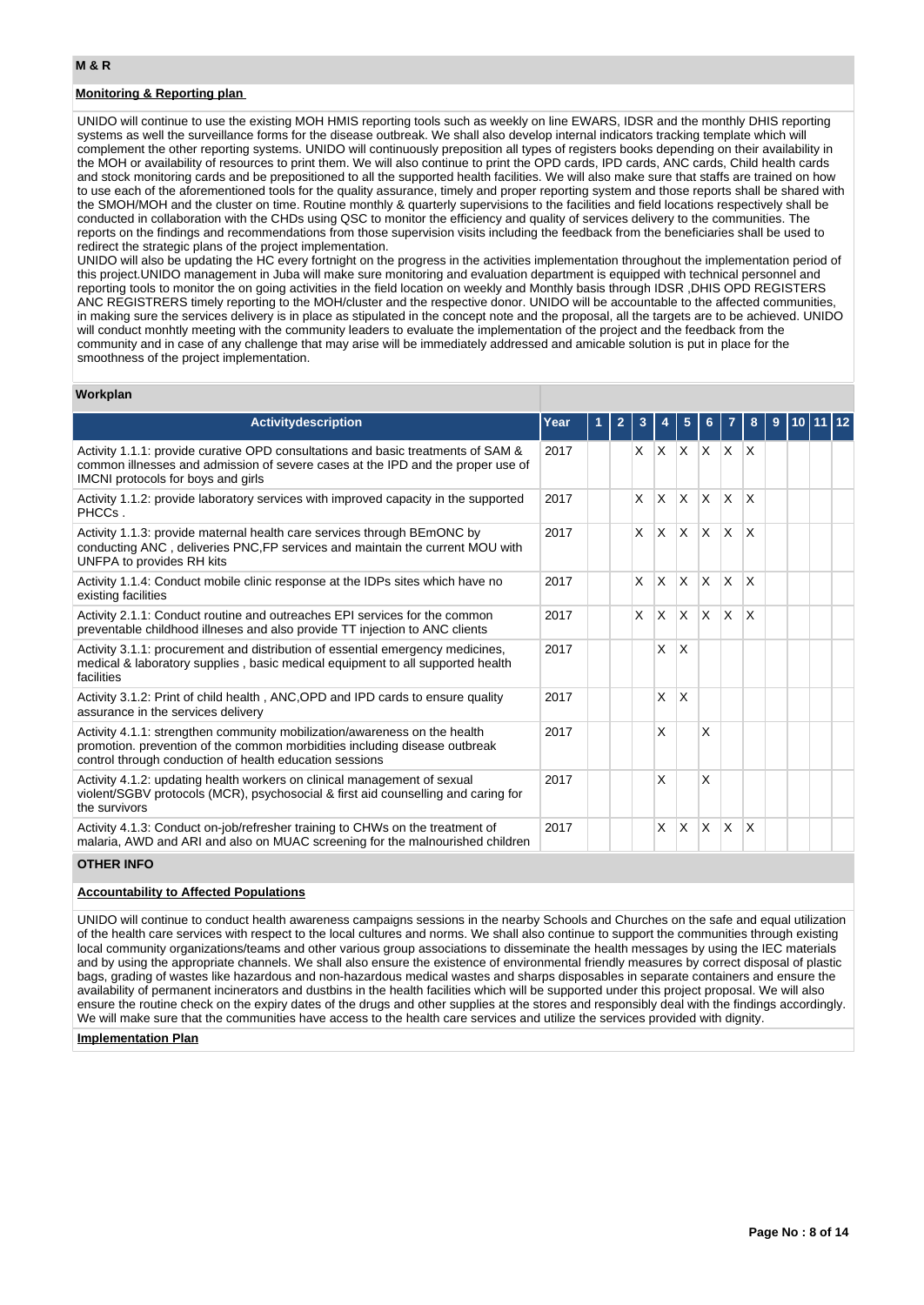This project will directly be implemented by UNIDO personnel and under direct supervision from the management in the head office in Juba as well the sub-offices at the counties` levels. Monitoring and Evaluation on the project implementation progress will always be conducted monthly by the field supervisors and quarterly by the project manager to measure the successes and shortcomings per indicators therein and to guarantee the quality, efficiency and effectiveness of the services being delivered to the community. Monthly and interim progress management reports in line with project targets, the state of financial resources and summary of expenditures shall always be compiled and analyzed. The project manager and finance manager will ensure that all necessary reports are prepared, complied and submitted on time at the end of each quarter/interim progress periods. Various tools like observatory, review documents, key informants techniques will be used to capture and document the project performance. Project stakeholders and beneficiaries feedback will play a vital role in assessing the extent of the successes. This will also help in structuring the project implementation course in order to maximize the delivery of the planned project activities in their respective time frames.

#### **Coordination with other Organizations in project area**

**Name of the organization Areas/activities of collaboration and rationale** 

**Environment Marker Of The Project**

#### **Gender Marker Of The Project**

2a-The project is designed to contribute significantly to gender equality

#### **Justify Chosen Gender Marker Code**

This project will ensure the utilization of the health services by women, girls, boys and men equally without hindrances. Equal representation of women and men must be ensured in Village Health Committees (VHCs)/health promoters` compositions which are selected for each supported facility so that they can adequately plan for the facilities in their respective areas and give feedback on the services delivery in order to meet the needs for all. Men and women shall be trained on their roles and duties in the uptake of RH services and the family planning practices so that they convey the same messages to the wider community/population

#### **Protection Mainstreaming**

As part of the Greater Upper Nile Region, Unity state has been very much devastated by the current conflicts for the last 30months or so. Moreover, the Southern area of the state suffered the most. Women and girls are always vulnerable to all sorts of violence both sexual and physical. A report released by UNMISS and UN Human Rights Department on the 21st of January 2016 indicated that women and girls were subjected to abduction and rape on very large scale and these activities included enslavement, gang-rape, torture and force abortion. The report illustrated about 194 incidents of conflict related abuses which involved 280 victims including approximately 70 minors. UN Protection Cluster in South Sudan reportedly identified 1,300 women and girls raped between April and September 2015 in Sothern Unity alone. The poverty and insecurity predispose women and girls into more vulnerable status where they are easily exploited by armed militants and surrender in the name of protection. In line with the indicators aforementioned, UNIDO plans to deploy skilled clinical health workers to carry out counselling, Clinical Management of Rape (CMR), care for the victims and other activities like PEP & PMTCT for HIV/AIDS. Staffs will also be trained on mental health and psychosocial supports first aids and we shall make sure that the services are being rendered in respect to DO NO HARM theory and every community member shall receive the health care services with dignity. Health awareness activities on HIV/AIDS and other Sexually Transmitted infections prevention will be conducted at the facilities and at the neighboring schools and Churches. UNIDO shall also maintain the current MOU with UNFPA to preposition the relevant RH kits. Consultative meetings will regularly be conducted monthly/quarterly with the local authorities and community leaders on how to protect the vulnerable groups of people (women and girls) in their respective communities so that many ambassadors are sent out into the communities with protection messages on human safety and dignity.

#### **Country Specific Information**

## **Safety and Security**

Throughout the conflict period, humanitarian actors have been targeted actions from the armed militants in the country. It has therefore not been easy to guarantee the safety of both the beneficiaries and the services providers alike. Many lives were lost, properties looted and many humanitarian actors were sexually and physically assault. The situation relatively returned to normalcy since the formation of Transitional Government of National Unity (TGoNU) in April 2016 especially in Southern Unity and humanitarian actors including UNIDO gained comfortable access to the populated areas in and around the Southern Unity counties. And UNIDO having been a long time humanitarian actor in Mayendit and Leer counties usually has an added advantage because of the cemented partnership relation with the community and local authorities and is well conversant with the communities` needs and in the other hand the mitigation measures to ensure the safety of the host community and UNIDO staff (both relocatable and non-relocatable) as well. But with the starting of the conflict again in Juba in July 2016, the security situation began to deteriorate in North Mayendit, Koch and Leer. People displaced, humanitarian actors evacuated their staffs and properties again looted. However, with all the unpredictable risks therein, UNIDO staffs are dedicated to serve the community as usual. We also have an advantage of being National NGO and have good number of non-relocatable staffs (CHD staffs) on ground in the three counties who usually move with the communities even to the hidings. Prioritization of the staffs` safety is enshrined in the entire UNIDO`s policy. Our field operation areas are equipped with satellite phones (Thuraya) for daily contact with the head office in Juba. Evacuations are planned on need basis especially for the relocatable staffs/expertise/international through our logistics department in coordination with other partners in the area including UN bodies. This same procedure will continue to be put in place throughout the implementation period of this project to ensure the provision of basic essential emergency primary health care services to the Vulnerable IDPs and host communities across our areas of operation.

#### **Access**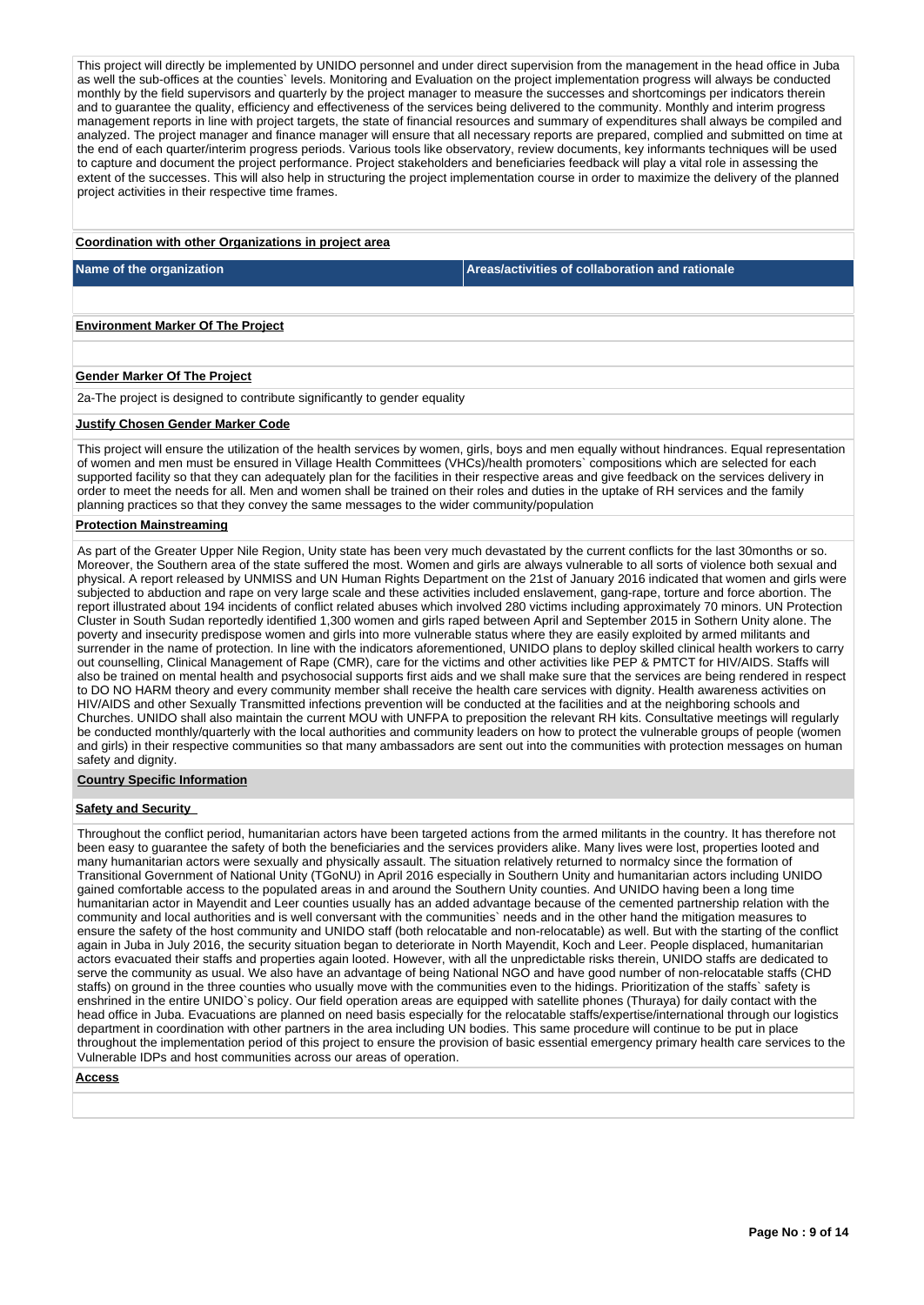# **BUDGET**

| Code | <b>Budget Line Description</b>                                                                                                                                                                                                                                                       |   | D / S Quantity | Unit                  | <b>Duration</b>       | $\%$              | <b>Total Cost</b> |
|------|--------------------------------------------------------------------------------------------------------------------------------------------------------------------------------------------------------------------------------------------------------------------------------------|---|----------------|-----------------------|-----------------------|-------------------|-------------------|
|      |                                                                                                                                                                                                                                                                                      |   |                | cost                  | <b>Recurran</b><br>ce | charged<br>to CHF |                   |
|      | <b>Staff and Other Personnel Costs</b>                                                                                                                                                                                                                                               |   |                |                       |                       |                   |                   |
| 1.1  | Health Project Manager 20% LoE                                                                                                                                                                                                                                                       | D |                | $1 \mid 4,500$<br>.00 | 6                     | 20.00             | 5,400.00          |
|      | Health Manager will have 20% LoE for the Project implementation the Gross is 4000 usd*50%*6months                                                                                                                                                                                    |   |                |                       |                       |                   |                   |
| 1.2  | Health Advisor30% LoE                                                                                                                                                                                                                                                                | D |                | $1 \mid 4,000$<br>.00 | 6                     | 30.00             | 7.200.00          |
|      | Health Advisor will have 30% LoE for the Project implementation the Gross is 4000 usd *6 onths                                                                                                                                                                                       |   |                |                       |                       |                   |                   |
| 1.3  | Clinic Officers 100% LoE                                                                                                                                                                                                                                                             | D |                | $3 \mid 2,135$<br>.00 | 6                     | 100.00            | 38,430.00         |
|      | Clinical Officers will have 100% LoE for the project implementation the Gross is 2500usd *4*6months. Non of them budget in<br>HPF2                                                                                                                                                   |   |                |                       |                       |                   |                   |
| 1.4  | Nurses 100% LoE                                                                                                                                                                                                                                                                      | D |                | $2 \mid 1,500$<br>.00 | 6                     | 100.00            | 18,000.00         |
|      | Nurse will have 100% LoE for the project implementation the Gross 1500 usd*3*6months. Non of them budget in HPF2                                                                                                                                                                     |   |                |                       |                       |                   |                   |
| 1.5  | Midwife 100% LoE                                                                                                                                                                                                                                                                     | D |                | $2 \mid 1,500$<br>.00 | 6                     | 100.00            | 18,000.00         |
|      | Mid wives will have 100% LoE for the project implementation the Gross is 1500 usd*3*6 months. Non of them budget in HPF2                                                                                                                                                             |   |                |                       |                       |                   |                   |
| 1.6  | Laboratory Technician 100% LoE                                                                                                                                                                                                                                                       | D |                | $3 \mid 1,500$<br>.00 | 6                     | 100.00            | 27,000.00         |
|      | Laboratory Technicians will have 100% LoE for the project implementation the Gross 1500usd*3*6 months. Non of them budget<br>in HPF2                                                                                                                                                 |   |                |                       |                       |                   |                   |
| 1.7  | CHWs 100% LoE                                                                                                                                                                                                                                                                        | D |                | 7 350.0<br>0          | 6                     | 100.00            | 14,700.00         |
|      | CHWs will have 100% LoE for the project implementation the Gross 350usd*7*6 months. These will be added to the PHCCs to<br>enhance efficient services delivery at the health facilities since HPFs reduced the number of the health workers per facility due to<br>shortage of funds |   |                |                       |                       |                   |                   |
| 1.8  | <b>Executive Director 10%</b>                                                                                                                                                                                                                                                        | S |                | 1   8,900<br>.00      | 6                     | 10.00             | 5,340.00          |
|      | The Executive Director is responsible for the accountability of fund and project implementation with the stakeholders the LoE is<br>10%(10*8900*6 months                                                                                                                             |   |                |                       |                       |                   |                   |
| 1.9  | Program Coordinator 10%                                                                                                                                                                                                                                                              | S |                | $1 \, 6,000$<br>.00   | 6                     | 10.00             | 3,600.00          |
|      | The Program Coordinator is responsible for program coordination will will have the LoE 10%(10%*6000*6 months                                                                                                                                                                         |   |                |                       |                       |                   |                   |
| 1.10 | Finance Director 10%                                                                                                                                                                                                                                                                 | S |                | $1 \mid 7,400$<br>.00 | 6                     | 10.00             | 4,440.00          |
|      | The Finance Director is responsible for financial reporting and budgetary control will have 10% (10%*7400*6 months                                                                                                                                                                   |   |                |                       |                       |                   |                   |
| 1.11 | M & E Manager 10%                                                                                                                                                                                                                                                                    | S | 1              | 5,500<br>.00          | 6                     | 10.00             | 3,300.00          |
|      | The M&E Manager is responsible for the preparing monitoring and Evaluation report to the stakeholders will have 10%(10*5500*6<br>months                                                                                                                                              |   |                |                       |                       |                   |                   |
| 1.12 | Logistics and Procurement Manager 10%                                                                                                                                                                                                                                                | S | 1 <sup>1</sup> | 4,000<br>.00          | 6                     | 10.00             | 2,400.00          |
|      | Logistic and Procurement Manger is responsible for the project supplies procurement and Logistical support will have 10% LoE<br>(10%*4000*6 months                                                                                                                                   |   |                |                       |                       |                   |                   |
| 1.13 | Fianance Manager 10%                                                                                                                                                                                                                                                                 | S |                | $1 \mid 4,000$<br>.00 | 6                     | 10.00             | 2,400.00          |
|      | The Finance Director is responsible for financial reporting and budgetary control will have 10% (10%*4000*6 months                                                                                                                                                                   |   |                |                       |                       |                   |                   |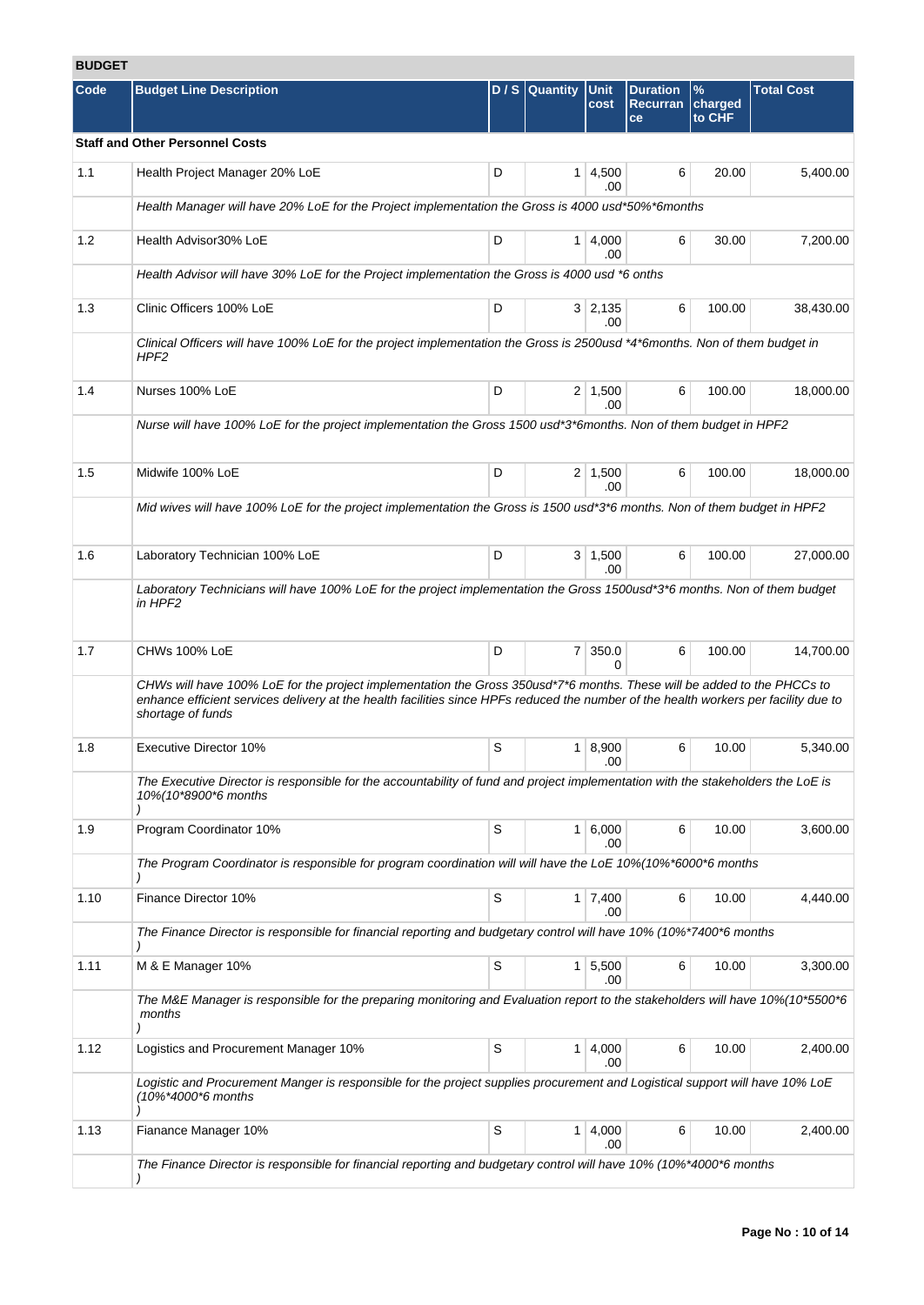| 1.14          | Human Resources Officer 10%                                                                                                                                                                                                                                                                                                                      | S |                 | $1 \ 2,500$<br>.00 | 6              | 10.00  | 1,500.00   |  |  |  |
|---------------|--------------------------------------------------------------------------------------------------------------------------------------------------------------------------------------------------------------------------------------------------------------------------------------------------------------------------------------------------|---|-----------------|--------------------|----------------|--------|------------|--|--|--|
|               | Human Resource Officer is responsible for handling personels will have 10% LoE (10%*2500*6 months                                                                                                                                                                                                                                                |   |                 |                    |                |        |            |  |  |  |
|               | <b>Section Total</b>                                                                                                                                                                                                                                                                                                                             |   |                 |                    |                |        | 151,710.00 |  |  |  |
|               | Supplies, Commodities, Materials                                                                                                                                                                                                                                                                                                                 |   |                 |                    |                |        |            |  |  |  |
| 2.1           | Printing of referral forms and Child health OPD, ANC IPD<br>Cards                                                                                                                                                                                                                                                                                | D | 2000            | 1.50               | 1              | 100.00 | 3,000.00   |  |  |  |
|               | Printing of the OTP Child Health ANC and IPD Cards cost 1.5usd per cards and a target of 30000cards                                                                                                                                                                                                                                              |   |                 |                    |                |        |            |  |  |  |
| 2.2           | Purchase of Laboartory reagent and equipments.                                                                                                                                                                                                                                                                                                   | D | 1 <sup>1</sup>  | 5,000<br>.00       | 1              | 100.00 | 5,000.00   |  |  |  |
|               | Lumpsum amount of 5000usd to purchase lab reagent and equipment                                                                                                                                                                                                                                                                                  |   |                 |                    |                |        |            |  |  |  |
| 2.3           | D<br>Provide child healthcare through routine EPI at the health<br>facilities & monthly outreaches, accelerated mass campaigns<br>for measles & Polio during the NIDs.                                                                                                                                                                           |   |                 | 1,000<br>.00       | 6              | 100.00 | 6,000.00   |  |  |  |
|               | Transport cost for the vaccine lumpsum at 1000usd per months                                                                                                                                                                                                                                                                                     |   |                 |                    |                |        |            |  |  |  |
| 2.4           | Conduct community awareness sessions & health education<br>on the cause & prevention of STI including HIV/AIDS, key<br>messages on maternal & child health including exclusive<br>breastfeeding, best nutrition practices, communicable & non-<br>communicable diseases, early healthcare seeking behavior<br>and sanitation &hygiene promotion. | D | $\mathbf{1}$    | 500.0<br>0         | 6              | 100.00 | 3,000.00   |  |  |  |
|               | monthly awareness creation on health education lumpsum at 5000 usd per month                                                                                                                                                                                                                                                                     |   |                 |                    |                |        |            |  |  |  |
| 2.5           | Conduct the on job/refresher trainings to the health workers on<br>the common morbidities in the area such as malaria,<br>AWD/ABD and ARTI                                                                                                                                                                                                       | D | 20 <sup>1</sup> | 30.00              | $\overline{4}$ | 100.00 | 2,400.00   |  |  |  |
|               | 10usd for water and soda, 10usd for stationeries, 20usd for meal, 10usd for hall hire and other expenses to be incured                                                                                                                                                                                                                           |   |                 |                    |                |        |            |  |  |  |
| 2.6           | Printing of the IEC Materials                                                                                                                                                                                                                                                                                                                    | D | 50              | 5.00               | $\mathbf{1}$   | 100.00 | 250.00     |  |  |  |
|               | 5usd for printing and fixing the IEC material for 50pcs                                                                                                                                                                                                                                                                                          |   |                 |                    |                |        |            |  |  |  |
| 2.7           | Purchase of essential drugs not in the core pipeline                                                                                                                                                                                                                                                                                             | D | 1 <sup>1</sup>  | 7,500<br>.00       | 1              | 100.00 | 7,500.00   |  |  |  |
|               | Lumpsum amount of 7500usd to procure essental drug not in the core pipeline                                                                                                                                                                                                                                                                      |   |                 |                    |                |        |            |  |  |  |
| 2.8           | Scaling up rapid mobile respond through establishing mobile<br>response team                                                                                                                                                                                                                                                                     | D | 1               | 10,00<br>0.00      | $\mathbf{1}$   | 100.00 | 10,000.00  |  |  |  |
|               | this include incentive for mobile team and the team will comprised of nurse, Co, lab tech and CHWs who will deployed to the<br>highlands where there no static facilities. They will also be on standby to respond to Cholera and/or measles outbreak at time                                                                                    |   |                 |                    |                |        |            |  |  |  |
| 2.9           | Preposition the HMIS reporting tools including registers and<br>IDSR reporting forms and print the IEC materials & the OPD,<br>IPD, Child health, ANC and the stocks cards.                                                                                                                                                                      |   | 1               | 1,000<br>.00       | $\overline{2}$ | 100.00 | 2,000.00   |  |  |  |
|               | the cost include canoes hires and causal workers hires lumpsum at 10000usd                                                                                                                                                                                                                                                                       |   |                 |                    |                |        |            |  |  |  |
| 2.10          | Charter flight to preposition health supplies from Juba to the<br>project location                                                                                                                                                                                                                                                               | D | 1 <sup>1</sup>  | 6,750<br>.00       | $\overline{2}$ | 100.00 | 13,500.00  |  |  |  |
|               | 2 tonnes for 2 rotation 6750 per rotation                                                                                                                                                                                                                                                                                                        |   |                 |                    |                |        |            |  |  |  |
| 2.11          | T-Shirt                                                                                                                                                                                                                                                                                                                                          | D |                 | 300 10.00          | 1              | 100.00 | 3,000.00   |  |  |  |
|               | 10usd per T-shirt for 300pcs                                                                                                                                                                                                                                                                                                                     |   |                 |                    |                |        |            |  |  |  |
|               | <b>Section Total</b>                                                                                                                                                                                                                                                                                                                             |   |                 |                    |                |        | 55,650.00  |  |  |  |
|               | <b>Contractual Services</b>                                                                                                                                                                                                                                                                                                                      |   |                 |                    |                |        |            |  |  |  |
| 4.1           | Minor repairs of the health facilities                                                                                                                                                                                                                                                                                                           | D | $\overline{4}$  | 1,000<br>.00       | 1              | 100.00 | 4,000.00   |  |  |  |
|               |                                                                                                                                                                                                                                                                                                                                                  |   |                 |                    |                |        |            |  |  |  |
|               | <b>Section Total</b>                                                                                                                                                                                                                                                                                                                             |   |                 |                    |                |        | 4,000.00   |  |  |  |
| <b>Travel</b> |                                                                                                                                                                                                                                                                                                                                                  |   |                 |                    |                |        |            |  |  |  |
| 5.1           | UNHAS Flight to transport project staffs                                                                                                                                                                                                                                                                                                         | D |                 | $6$ 275.0<br>0     | $\overline{2}$ | 100.00 | 3,300.00   |  |  |  |
|               | 6 return flights per person @ 275usd each                                                                                                                                                                                                                                                                                                        |   |                 |                    |                |        |            |  |  |  |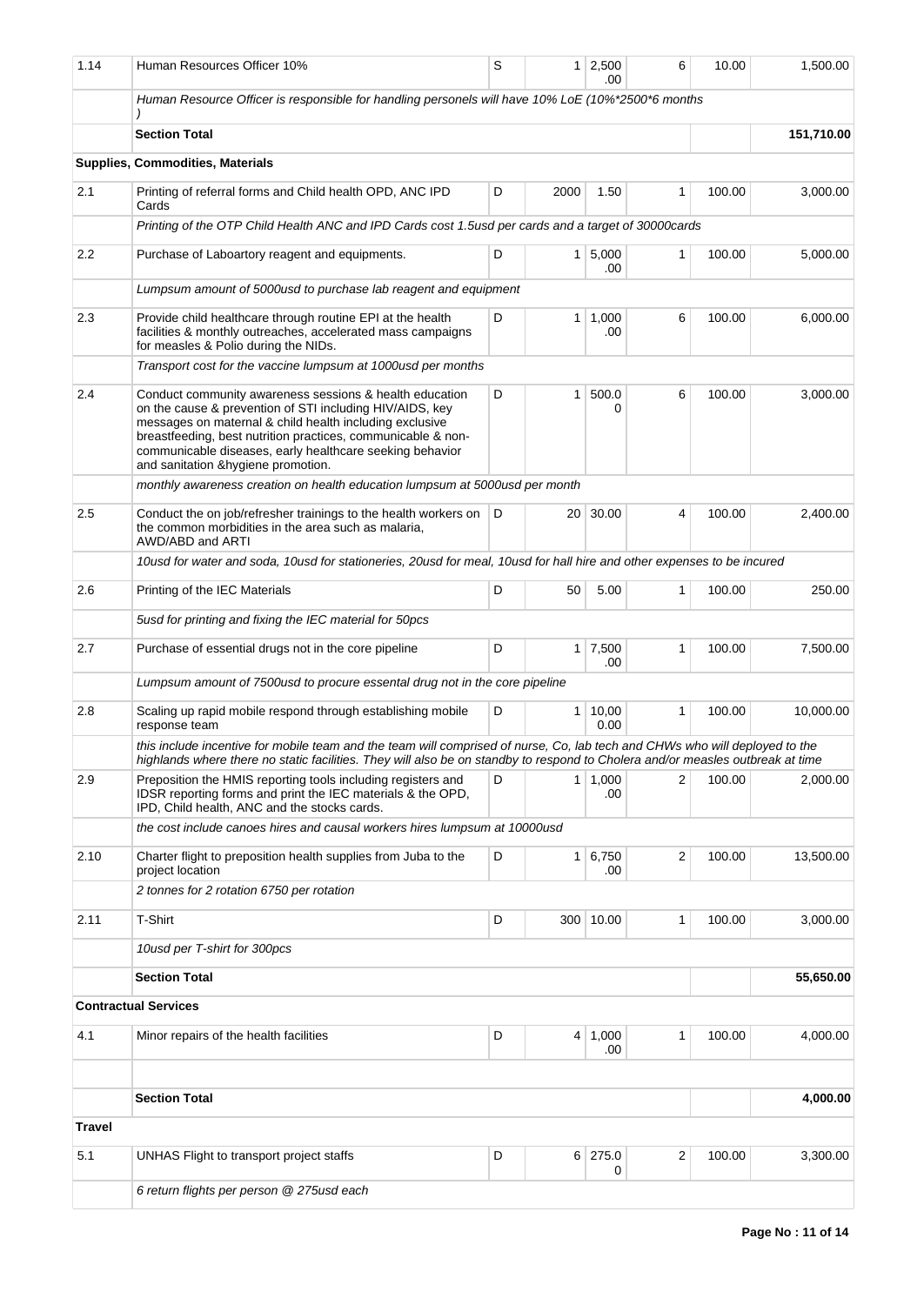| 5.2  | Staff perdiem for the referral                                                    | D           | 5              | 100.0<br>0            | 6       | 100.00 | 3,000.00  |  |  |  |  |
|------|-----------------------------------------------------------------------------------|-------------|----------------|-----------------------|---------|--------|-----------|--|--|--|--|
|      | 5 staff with a perdiem of 100usd per month for 6 months                           |             |                |                       |         |        |           |  |  |  |  |
| 5.3  | M&E Travels for supportive project suppervision                                   | D           |                | 2 500.0<br>$\Omega$   | 1       | 100.00 | 1,000.00  |  |  |  |  |
|      | 2 Staff Project manager and M & E visits @ 500usd each for supportive supervision |             |                |                       |         |        |           |  |  |  |  |
| 5.4  | Travels Visa and Alien registration                                               | D           |                | 4 100.0<br>0          | 2       | 100.00 | 800.00    |  |  |  |  |
|      | 4 staff visas per quarter @ 100usd each                                           |             |                |                       |         |        |           |  |  |  |  |
| 5.5  | International flight for the staff leave and R&R                                  | D           | 5              | 400.0<br>0            | 2       | 100.00 | 4,000.00  |  |  |  |  |
|      | 5 person for international flights per quarter @ 400usd each                      |             |                |                       |         |        |           |  |  |  |  |
|      | <b>Section Total</b>                                                              |             |                |                       |         |        | 12,100.00 |  |  |  |  |
|      | <b>General Operating and Other Direct Costs</b>                                   |             |                |                       |         |        |           |  |  |  |  |
| 7.1  | Car fuel 5%                                                                       | $\mathbb S$ |                | 1   600.0<br>0        | 6       | 5.00   | 180.00    |  |  |  |  |
|      | 5% of 600usd per month for 6 months                                               |             |                |                       |         |        |           |  |  |  |  |
| 7.2  | Car Maintenance 4.73%                                                             | $\mathbb S$ |                | 1   900.0<br>0        | 6       | 4.73   | 255.42    |  |  |  |  |
|      | 4.73% of 900usd per month for 6 months                                            |             |                |                       |         |        |           |  |  |  |  |
| 7.3  | Car Insurance 5%                                                                  | S           |                | 5 500.0<br>0          | 1       | 5.00   | 125.00    |  |  |  |  |
|      | 5% of 500 usd per month for 6 months                                              |             |                |                       |         |        |           |  |  |  |  |
| 7.4  | Generator fuel 5%                                                                 | S           |                | 1   600.0<br>0        | 6       | 5.00   | 180.00    |  |  |  |  |
|      | 5% of 600 usd per month for 6 months                                              |             |                |                       |         |        |           |  |  |  |  |
| 7.5  | Generator Maintenance 5%                                                          | $\mathbb S$ | 1 <sup>1</sup> | 500.0<br>0            | 6       | 5.00   | 150.00    |  |  |  |  |
|      | 5% of 500usd per month for 6 months                                               |             |                |                       |         |        |           |  |  |  |  |
| 7.6  | Branding 5%                                                                       | S           |                | 1 250.0<br>0          | 6       | 5.00   | 75.00     |  |  |  |  |
|      | 5% of 250 usd per month for 6 months                                              |             |                |                       |         |        |           |  |  |  |  |
| 7.7  | Stationeries5%                                                                    | S           |                | $1 \mid 2,500$<br>.00 | 6       | 5.00   | 750.00    |  |  |  |  |
|      | 5% of 2500usd per month for 6 months                                              |             |                |                       |         |        |           |  |  |  |  |
| 7.8  | Mobile Airtime 5%                                                                 | S           |                | 1   600.0<br>0        | $\,6\,$ | 5.00   | 180.00    |  |  |  |  |
|      | 5% of 600 usd per month for 6 months                                              |             |                |                       |         |        |           |  |  |  |  |
| 7.9  | Thuraya Airtime 5%                                                                | $\mathsf S$ |                | 1   900.0<br>0        | 6       | 5.00   | 270.00    |  |  |  |  |
|      | 5% of 900usd per month for 6 months                                               |             |                |                       |         |        |           |  |  |  |  |
| 7.10 | Visibilities 5%                                                                   | $\mathbb S$ |                | $1 \mid 2,500$<br>.00 | 6       | 5.00   | 750.00    |  |  |  |  |
|      | 5% of 2500usd per month for 6 months                                              |             |                |                       |         |        |           |  |  |  |  |
| 7.11 | Bank Charges 5%                                                                   | $\mathsf S$ |                | 1   600.0<br>0        | 6       | 5.00   | 180.00    |  |  |  |  |
|      | 5% of 600usd per month for 6 months                                               |             |                |                       |         |        |           |  |  |  |  |
| 7.12 | Office utilities 5%                                                               | $\mathbb S$ |                | 1 360.0<br>0          | 6       | 5.00   | 108.00    |  |  |  |  |
|      | 5% of 360usd per month for 6 months                                               |             |                |                       |         |        |           |  |  |  |  |
| 7.13 | Internet Subscription 5%                                                          | $\mathbb S$ |                | 1 600.0<br>0          | 6       | 5.00   | 180.00    |  |  |  |  |
|      | 5% of 600usd per month for 6 months                                               |             |                |                       |         |        |           |  |  |  |  |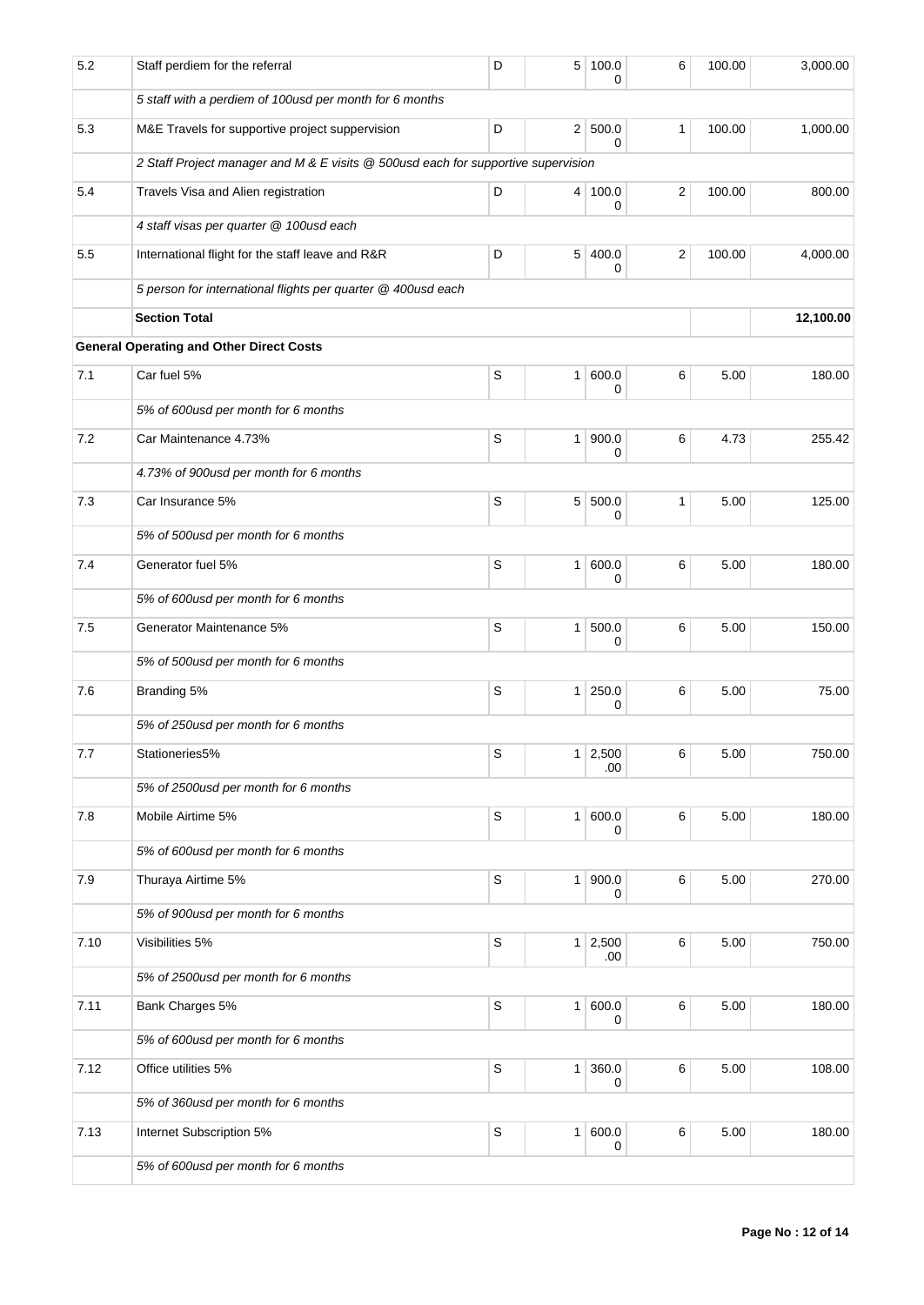| 7.14                        | Juba Office rent 5%                  | S | 1            | 4,000<br>.00. | 6 | 5.00       | 1,200.00   |
|-----------------------------|--------------------------------------|---|--------------|---------------|---|------------|------------|
|                             | 5% of 4000usd per month for 6 months |   |              |               |   |            |            |
| 7.15                        | Field Office rent 5%                 | S | $\mathbf{1}$ | 3,600<br>.00. | 6 | 5.00       | 1,080.00   |
|                             | 5% of 3600usd per month for 6 months |   |              |               |   |            |            |
| 7.16                        | Field Office maintenance 5%          | S | $\mathbf{1}$ | 2,000<br>.00. | 6 | 5.00       | 600.00     |
|                             | 5% of 2000usd per month for 6 months |   |              |               |   |            |            |
|                             | <b>Section Total</b>                 |   |              |               |   |            | 6,263.42   |
| <b>SubTotal</b><br>2,449.00 |                                      |   |              |               |   |            | 229,723.42 |
| <b>Direct</b>               |                                      |   |              |               |   |            | 200,480.00 |
| Support                     |                                      |   |              |               |   |            | 29,243.42  |
| <b>PSC Cost</b>             |                                      |   |              |               |   |            |            |
| <b>PSC Cost Percent</b>     |                                      |   |              |               |   |            | 6.65       |
| <b>PSC Amount</b>           |                                      |   |              |               |   |            | 15,276.61  |
| <b>Total Cost</b>           |                                      |   |              |               |   | 245,000.03 |            |

**Project Locations**

| <b>Location</b> | <b>Estimated</b><br>percentage<br>of budget<br>for each<br><b>location</b> | <b>Estimated number of beneficiaries</b><br>for each location |              |                   |               |              | <b>Activity Name</b>                                                                                                                                                                                                                                                                                                                                                                                                                                                                                                                                                                                                                                                                                                                                                                                                                                                                                                                                                                                                                                                                                                                                                                                                                                                                                                                                                                                                                                                                                                                                                                                                                                                                                                 |  |  |
|-----------------|----------------------------------------------------------------------------|---------------------------------------------------------------|--------------|-------------------|---------------|--------------|----------------------------------------------------------------------------------------------------------------------------------------------------------------------------------------------------------------------------------------------------------------------------------------------------------------------------------------------------------------------------------------------------------------------------------------------------------------------------------------------------------------------------------------------------------------------------------------------------------------------------------------------------------------------------------------------------------------------------------------------------------------------------------------------------------------------------------------------------------------------------------------------------------------------------------------------------------------------------------------------------------------------------------------------------------------------------------------------------------------------------------------------------------------------------------------------------------------------------------------------------------------------------------------------------------------------------------------------------------------------------------------------------------------------------------------------------------------------------------------------------------------------------------------------------------------------------------------------------------------------------------------------------------------------------------------------------------------------|--|--|
|                 |                                                                            | Men                                                           | <b>Women</b> | <b>Boys</b>       | $ $ Girls $ $ | <b>Total</b> |                                                                                                                                                                                                                                                                                                                                                                                                                                                                                                                                                                                                                                                                                                                                                                                                                                                                                                                                                                                                                                                                                                                                                                                                                                                                                                                                                                                                                                                                                                                                                                                                                                                                                                                      |  |  |
| Unity -> Leer   |                                                                            | 40 4,000                                                      |              | 5,000 3,000 3,000 |               |              | 15,00 Activity 1.1.1 : provide curative OPD<br>0 consultations and basic treatments of SAM &<br>common illnesses and admission of severe<br>cases at the IPD and the proper use of IMCNI<br>protocols for boys and girls<br>Activity 1.1.2 : provide laboratory services with<br>improved capacity in the supported PHCCs.<br>Activity 1.1.3 : provide maternal health care<br>services through BEmONC by conducting ANC,<br>deliveries PNC, FP services and maintain the<br>current MOU with UNFPA to provides RH kits<br>Activity 1.1.4 : Conduct mobile clinic response at<br>the IDPs sites which have no existing facilities<br>Activity 2.1.1 : Conduct routine and outreaches<br>EPI services for the common preventable<br>childhood illneses and also provide TT injection<br>to ANC clients<br>Activity 3.1.1 : procurement and distribution of<br>essential emergency medicines, medical &<br>laboratory supplies, basic medical equipment to<br>all supported health facilities<br>Activity 3.1.2 : Print of child health, ANC, OPD<br>and IPD cards to ensure quality assurance in the<br>services delivery<br>Activity 4.1.1 : strengthen community<br>mobilization/awareness on the health promotion.<br>prevention of the common morbidities including<br>disease outbreak control through conduction of<br>health education sessions<br>Activity 4.1.2 : updating health workers on clinical<br>management of sexual violent/SGBV protocols<br>(MCR), psychosocial & first aid counselling and<br>caring for the survivors<br>Activity 4.1.3 : Conduct on-job/refresher training<br>to CHWs on the treatment of malaria, AWD and<br>ARI and also on MUAC screening for the<br>malnourished children |  |  |